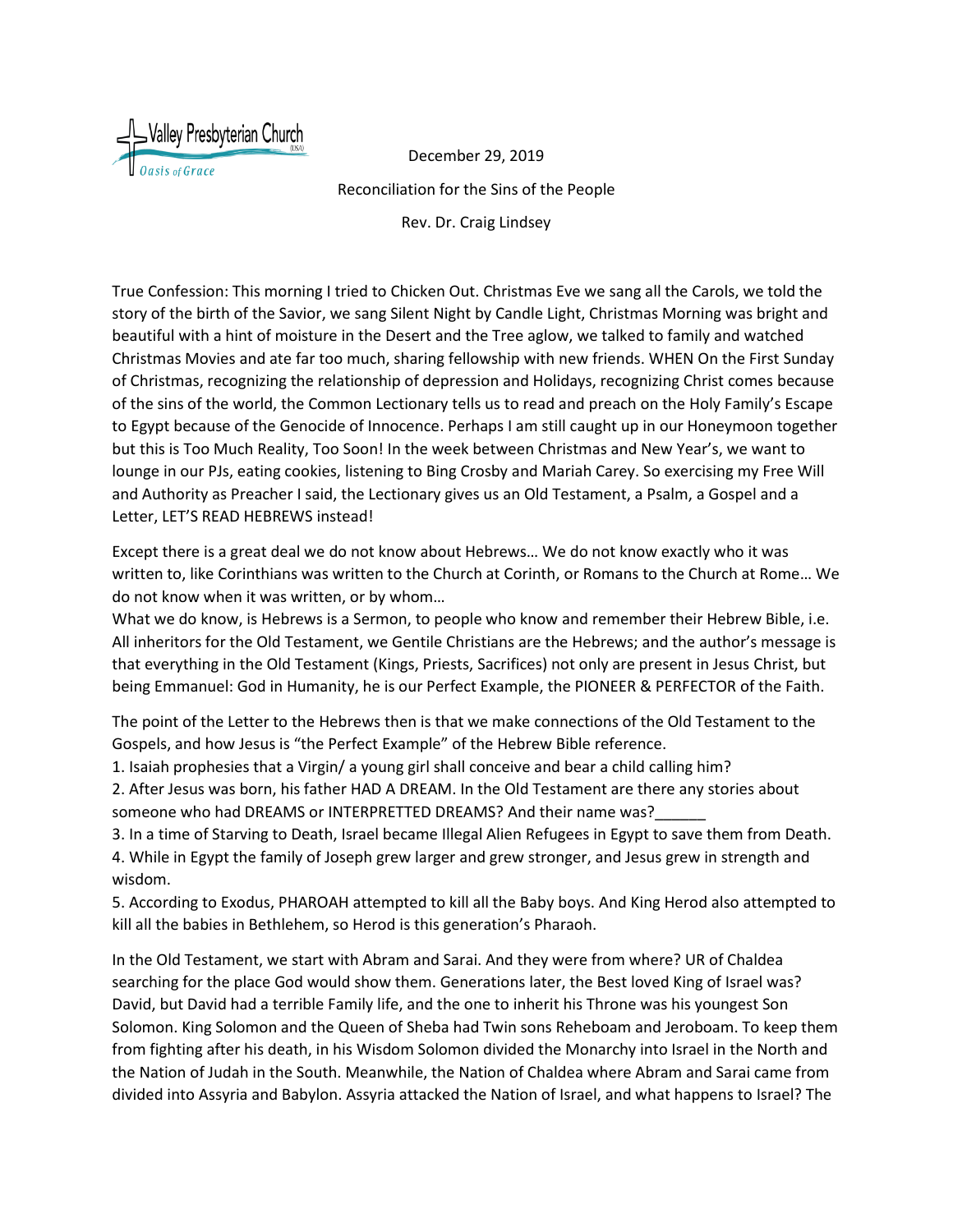clue to many Crossword Puzzles: we do not know, they are the LOST 10 Tribes of Israel. Then over the next 70 years Babylon attacked Judah and carried them off to Babylonian Exile. After 70 years in Exile, The Babylonian Empire was attacked by the Persians. The Persians looked upon the Babylonians and the Israelites, recognizing both as genetically being Chaldeans. The Persians were conquered by the Medes, who were conquered by the Greeks, conquered by the Romans, each of whom treated Judah as a Puppet Kingdom, with their ancestral Kings and Priests, but all real Power was in foreign governments.

There is also a powerful connection/comparison here in the family of Jewish Kings and Emperors of Rome versus the Holy Family. "King Herod the Great" was not a Great King, he was a Puppet King of the Roman Empire. He was Called Herod the Great because he undertook "Six great building programs". Israel had settled on a cliff of the Mountain, and Herod decided Israel would have more room if the top of the mountain were removed down to the level of the Plateau. Meanwhile, he wanted the Roman Empire to be able to bring their Roman Slave Ships and Galleons into Harbor, but the Bay was too shallow, so King Herod used the Spoils from the excavation, at Duvall Mine they are called "Tailings" to fill the Harbor out to deep water to create a Roman Port… So when Jesus described "If you had faith the size of a Mustard Seed you could move this mountain into the Sea", he was describing something they HAD seen in their lifetimes, but done by forced slave labor instead of by faith in God. Herod's family were known for fear and quests for power, that involved killing their Fathers, their Mothers, their Husbands, Killing their Brothers, Killing Children; and this in the time of Julius Caesar, Augustus and Caligula of Rome. In Contrast you have the Virgin Mary, the Carpenter Joseph and the Baby Jesus, as Illegal Alien Refugees living in a foreign country trying to escape persecution and killing.

The Letter to the Hebrews explains that while Israel and the world, have had Kings and Priests, these have always been human beings, who were fallible. Jesus Christ is "Emmanuel", God and Humanity together, so able to serve as True King and True Priest. But even more, according to Orthodox religions, we repeatedly sin; therefore in Catholicism there was the Confessional, in Judaism making regular sacrifices. But in addition to being True King and True Priest, Jesus was also the perfect Sacrifice, who paid the price for Sin with a Capital S for all time, with no need for Repetition or Ratification by another. Presbyterians do not have a list of SINS. Instead, anything/everything that causes you shame, that you Hide from God the world and yourself, those are sins. The dilemma being what you find shame in, I may not. YET, Sin with a Capital S refers to our desire to satisfy ourselves without concern for others or God.

Knowing the Love of Valley Church for "RECONCILIATION", Jesus was the Reconciliation for Human Sin. The Point of this being, how many of us have felt as though WE HAD TO BE PERFECT? Our Mothers and Fathers, would not be proud of us if we disappointed them and we were not perfect. Our Bosses and Supervisors, our Children, our Home Owners Associations would hold it against us if we made a mistake? As those who trust in Jesus Christ, we know we do not have to be perfect because he is the RECONCILIATION of our Sins. There can be Forgiveness.

But having spoken of Herod's killing of the Innocents, as the Holy Family escaped to Egypt, even this morning when I did not want to do so; there is the hardest question of Faith… Trusting that God is GOOD, All Knowing, All Powerful and Eternal, Did God cause the deaths of all those children by King Herod? Even if God did not Cause this, Surely God knew it was going to happen! Why Did God NOT Stop Herod? Why did God NOT stop the Genocide of the Holocaust?

This is the struggle of Free Will. God created humanity to love God. HOWEVER, love is meaningless if you try to force others to love you; so God gifted Humanity: Free Will. EXCEPT, whenever given a choice